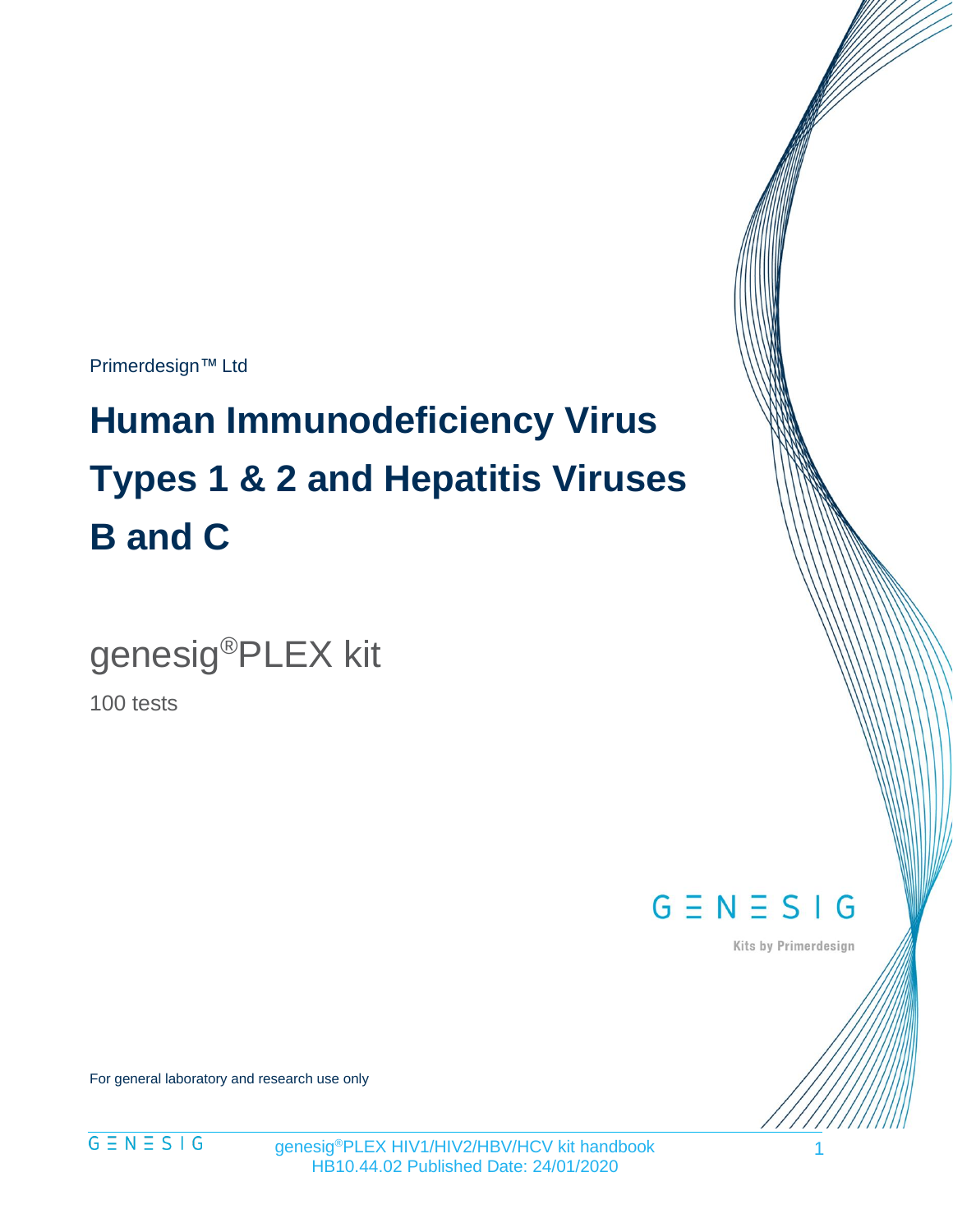# **Introduction**

#### **HIV1 & HIV2**

Human immunodeficiency virus (commonly known as HIV) is a retrovirus that is the cause of the disease known as AIDS (Acquired Immunodeficiency Syndrome), a syndrome where the immune system begins to fail, leading to many life-threatening opportunistic infections.

HIV is transmitted through direct contact of a mucous membrane with a bodily fluid containing HIV, such as blood, semen, vaginal fluid, preseminal fluid or breast milk. This transmission can come in the form of: penetrative (anal or vaginal) sex, oral sex, blood transfusion, contaminated needles, exchange between mother and infant during pregnancy, childbirth, or breastfeeding, or other exposure to one of the above bodily fluids.

Two species of HIV infect humans: HIV-1 and HIV-2. HIV-1 is hypothesised to have originated in southern Cameroon after jumping from wild chimpanzees (*Pan troglodytes troglodytes*) to humans during the twentieth century. HIV-2 is hypothesised to have originated from the Sooty Mangabey (*Cercocebus atys*), an Old-World monkey of Guinea-Bissau, Gabon, and Cameroon. HIV-1 is more virulent, more easily transmitted and is the cause of the majority of HIV infections globally, while HIV-2 is less easily transmitted and is largely confined to West Africa.

#### **HBV & HCV**

Originally known as serum hepatitis, hepatitis B (HBV) has only been recognized as such since World War II and has caused current epidemics in parts of Asia and Africa. Hepatitis B is recognized as endemic in China and various other parts of Asia. Over one-third of the world's population has been or is actively infected by hepatitis B virus (HBV). The hepatitis B virus is a member of the Hepadnavirus family. It consists of a proteinaceous core particle containing the viral genome in the form of double stranded DNA with single-stranded regions and an outer lipid-based envelope with embedded proteins. The envelope proteins are involved in viral binding and release into susceptible cells.

The hepatitis C virus (HCV) is a small, enveloped, single-stranded, positive sense RNA virus in the family Flaviviridae. HCV mainly replicates within hepatocytes in the liver, although there is clear evidence for replication in lymphocytes or monocytes. Circulating HCV particles bind to receptors on the surfaces of hepatocytes and subsequently enter the cells. Once inside the hepatocyte, HCV utilizes the intracellular machinery necessary to accomplish its own replication.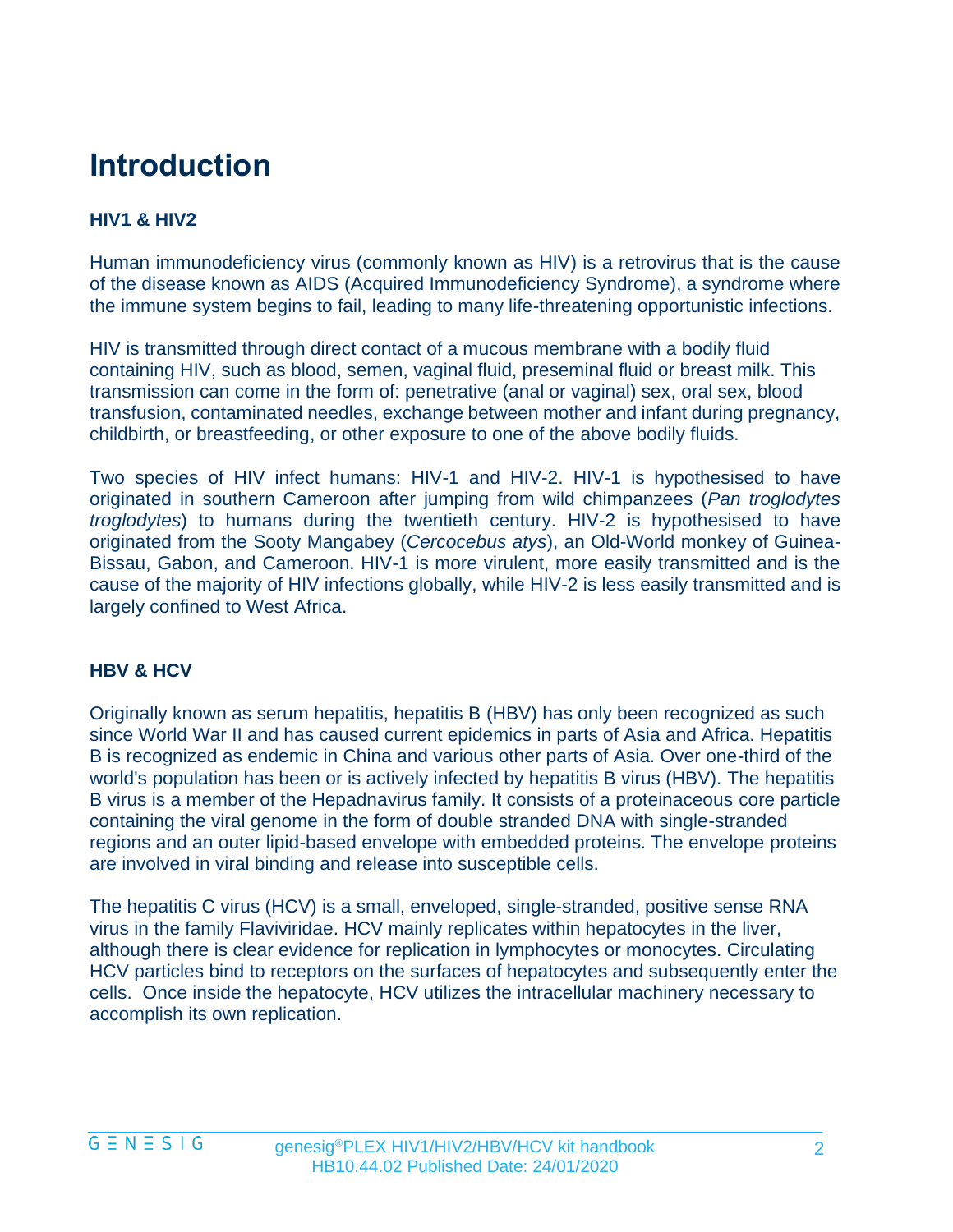# **Specificity**

The genesigPLEX kit is designed for the in vitro detection of Human Immunodeficiency Viruses 1 & 2 and Human Hepatitis Viruses B and C.

The primers and probe sequences in this kit have 100% homology with a broad range of clinically relevant reference sequences based on a comprehensive bioinformatics analysis. They therefore have a very broad detection profile.

If you require further information or have a specific question about the detection profile of this kit, then please send an email to [enquiry@primerdesign.co.uk](mailto:enquiry@primerdesign.co.uk) and our bioinformatics team will answer your question.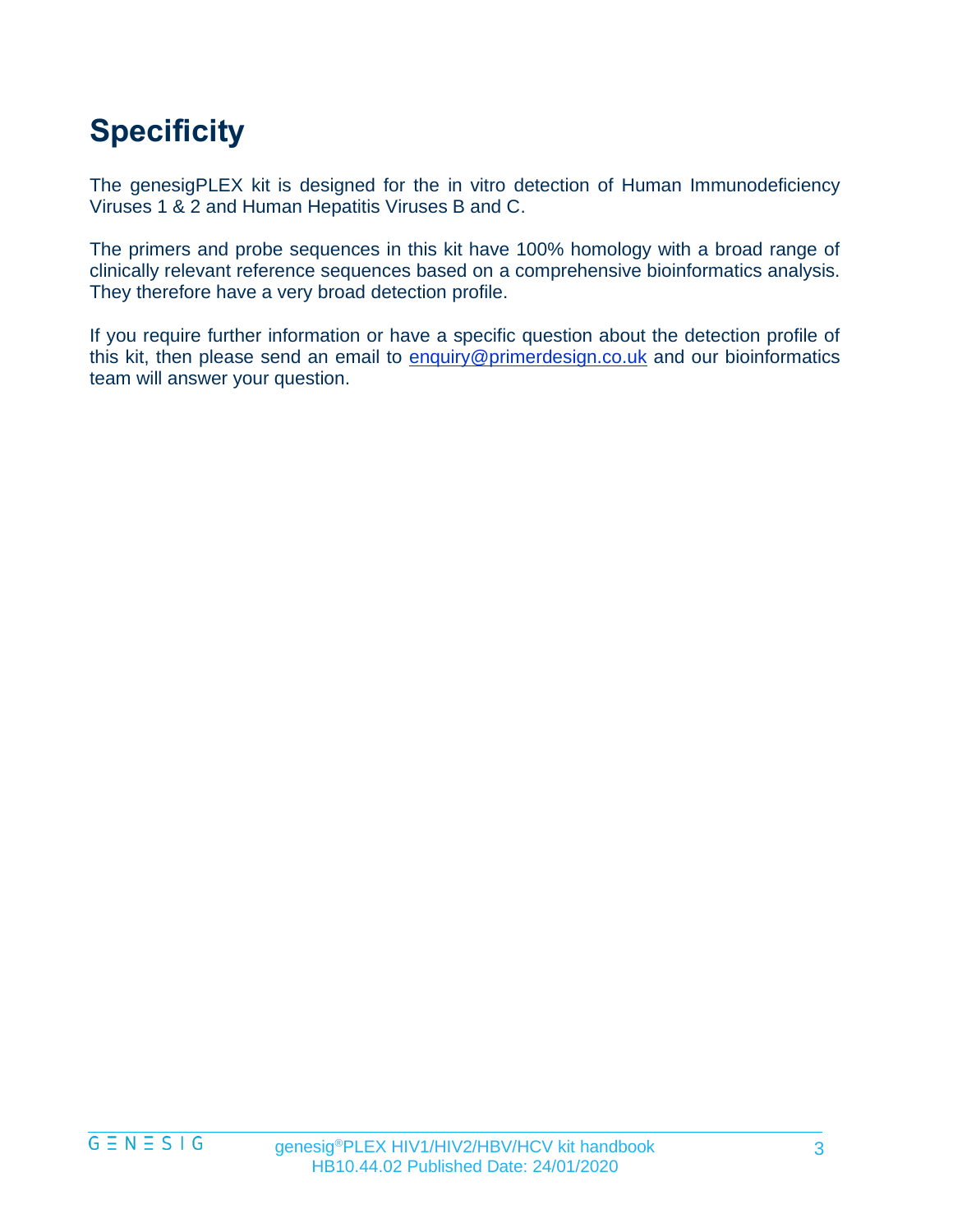# **Kit contents**

• **Multiplex primer/probe mix (100 reactions BROWN)** FAM, VIC, ROX and Cy5 labelled (see table below)

| <b>Target</b>      | <b>Fluorophore</b> |
|--------------------|--------------------|
| HIV1/HIV2          | <b>FAM</b>         |
| <b>HBV</b>         | <b>VIC</b>         |
| <b>HCV</b>         | <b>ROX</b>         |
| Endogenous control | Cv5                |

- **Multiplex positive control template (RED)**
- **Lyophilised oasig™ OneStep Master Mix (RED)**
- **oasig™ resuspension buffer (BLUE)**
- **Template preparation buffer (YELLOW)** for resuspension of positive control template
- **RNase/DNase free water (WHITE)** for resuspension of primer/probe mix

### **Reagents and equipment to be supplied by the user**

#### **Real-time PCR Instrument**

#### **RNA extraction kit**

This kit is recommended for use with genesig EASY DNA/RNA Extraction kit. However, it is designed to work well with all processes that yield high quality RNA with minimal PCR inhibitors.

**Pipettors and tips**

**Vortex and centrifuge**

**Thin walled 1.5ml tubes**

**qPCR plates**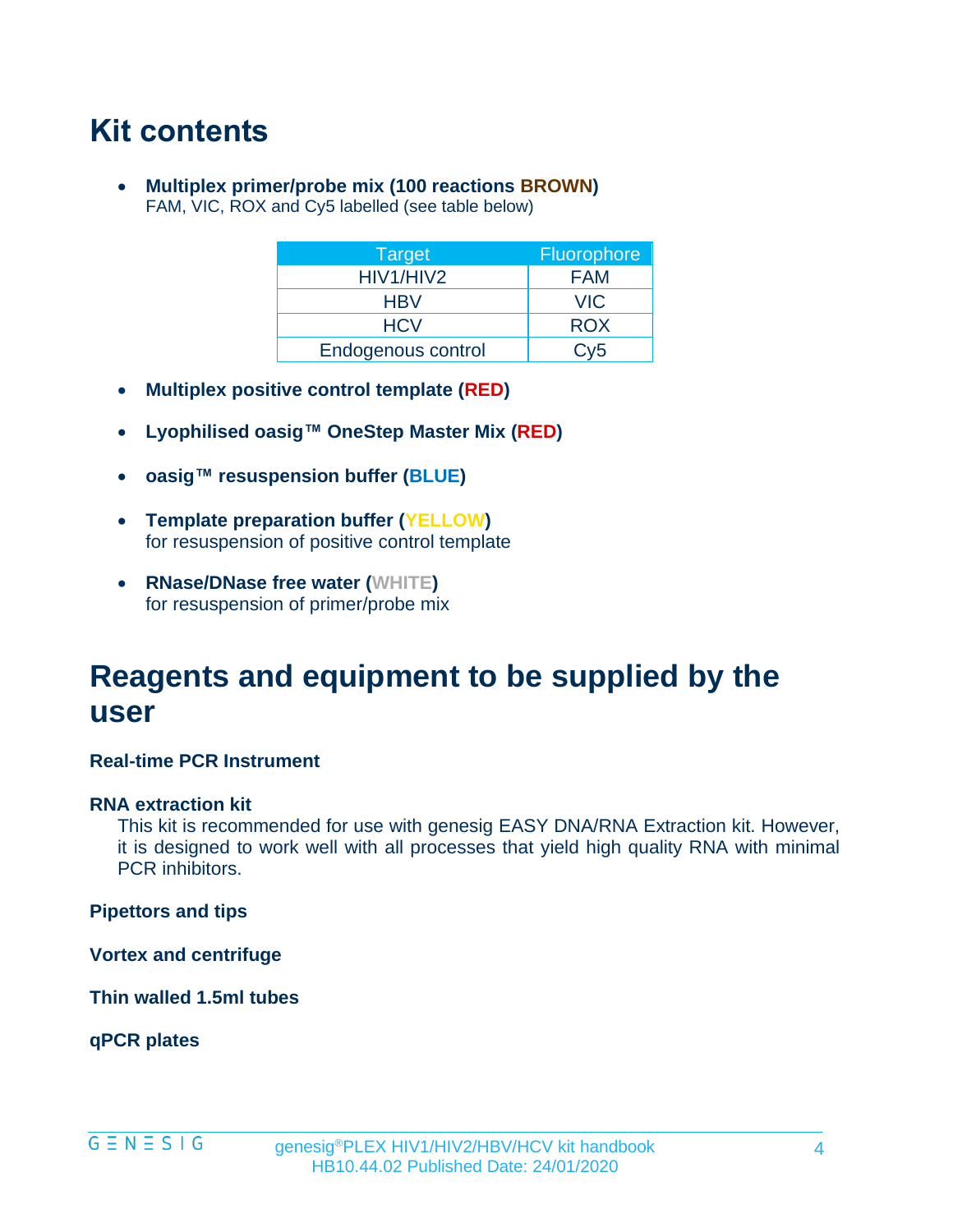### **Kit storage and stability**

This kit is stable at room temperature but should be stored at -20ºC on arrival. Once the lyophilised components have been resuspended they should not be exposed to temperatures above -20ºC for longer than 30 minutes at a time and unnecessary repeated freeze/thawing should be avoided. The kit is stable for six months from the date of resuspension under these circumstances. Primerdesign does not recommend using the kit after the expiry date stated on the pack.

### **Suitable sample material**

All kinds of sample material suited for PCR amplification can be used. Please ensure the samples are suitable in terms of purity, concentration, and RNA/DNA integrity. Always run at least one negative control with the samples. To prepare a negative control, replace the template RNA sample with RNase/DNase free water.

### **Dynamic range of test**

Under optimal PCR conditions genesig kits have very high priming efficiencies of >90% and can detect between  $1X10<sup>8</sup>$  and  $1X10<sup>2</sup>$  copies of target template.

### **Notices and disclaimers**

This product is developed, designed and sold for research purposes only. It is not intended for human diagnostic or drug purposes or to be administered to humans unless clearly expressed for that purpose by the Food and Drug Administration in the USA or the appropriate regulatory authorities in the country of use. During the warranty period Primerdesign genesig detection kits allow precise and reproducible data recovery combined with excellent sensitivity. For data obtained by violation to the general GLP guidelines and the manufacturer's recommendations the right to claim under guarantee is expired. PCR is a proprietary technology covered by several US and foreign patents. These patents are owned by Roche Molecular Systems Inc. and have been sub-licensed by PE Corporation in certain fields. Depending on your specific application you may need a license from Roche or PE to practice PCR. Additional information on purchasing licenses to practice the PCR process may be obtained by contacting the Director of Licensing at Roche Molecular Systems, 1145 Atlantic Avenue, Alameda, CA 94501 or Applied Biosystems business group of the Applera Corporation, 850 Lincoln Centre Drive, Foster City, CA 94404. In addition, the 5' nuclease assay and other homogeneous amplification methods used in connection with the PCR process may be covered by U.S. Patents 5,210,015 and 5,487,972, owned by Roche Molecular Systems, Inc, and by U.S. Patent 5,538,848, owned by The Perkin-Elmer Corporation.

### **Trademarks**

Primerdesign™ is a trademark of Primerdesign Ltd.

genesig<sup>®</sup> is a registered trademark of Primerdesign Ltd.

oasig™ is a trademark of Primerdesign Ltd.

The PCR process is covered by US Patents 4,683,195, and 4,683,202 and foreign equivalents owned by Hoffmann-La Roche AG. BI, ABI PRISM® GeneAmp® and MicroAmp® are registered trademarks of the Applera Genomics (Applied Biosystems Corporation). BIOMEK® is a registered trademark of Beckman Instruments, Inc.; iCycler™ is a registered trademark of Bio-Rad Laboratories, Rotor-Gene is a trademark of Corbett Research. LightCycler™ is a registered trademark of the Idaho Technology Inc. GeneAmp®, TaqMan® and AmpliTaqGold<sup>®</sup> are registered trademarks of Roche Molecular Systems, Inc., The purchase of the Primerdesign™ reagents cannot be construed as an authorization or implicit license to practice PCR under any patents held by Hoffmann-LaRoche Inc.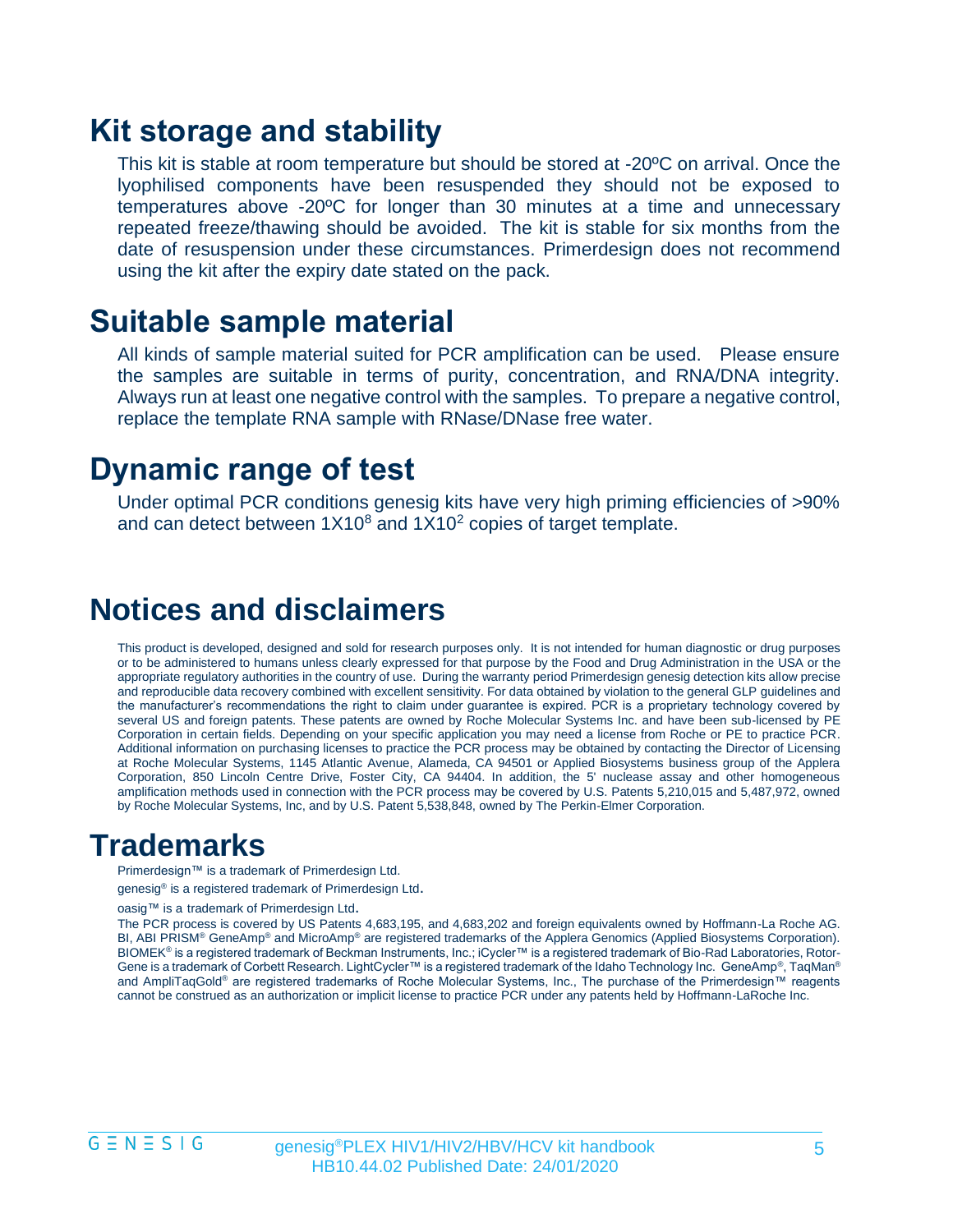### **Principles of the test**

#### **Real-time PCR**

Individual primer and probes designed for each virus have been combined into a single reaction and these can be detected through the different fluorescent channels as described in the kit contents.

The primer and probe mix provided exploits the so-called TaqMan® principle. During PCR amplification, forward and reverse primers hybridize to the target cDNA. Fluorogenic probes are included in the same reaction mixture which consists of a DNA probe labelled with a 5`-dye and a 3`-quencher. During PCR amplification, the probe is cleaved, and the reporter dye and quencher are separated. The resulting increase in fluorescence can be detected on a range of qPCR platforms.

#### **Positive control**

For a positive control, the kit contains a single positive control that contains templates for the 4 targets in the test. The kit positive control will give an HIV1 and HIV2 signal through the FAM channel, an HBV signal through the VIC channel and an HCV signal through the ROX channel. Each time the kit is used, at least one positive control reaction must be included in the run. A positive result indicates that the primers and probes for detecting each virus are working properly in that particular run. If a negative result is obtained the test results are invalid and must be repeated. Care should be taken to ensure that the positive control does not contaminate any other kit component which would lead to false positive results. This can be achieved by handling these components in a post PCR environment. Care should also be taken to avoid cross-contamination of other samples when adding the positive control to the run. This can be avoided by sealing all other samples and negative controls before pipetting the positive control into the positive control well.

#### **Negative control**

To confirm the absence of contamination, a negative control reaction should be included every time the kit is used. For this reaction, the RNase/DNase free water should be used instead of template. A negative result indicates that the reagents have not become contaminated while setting up the run.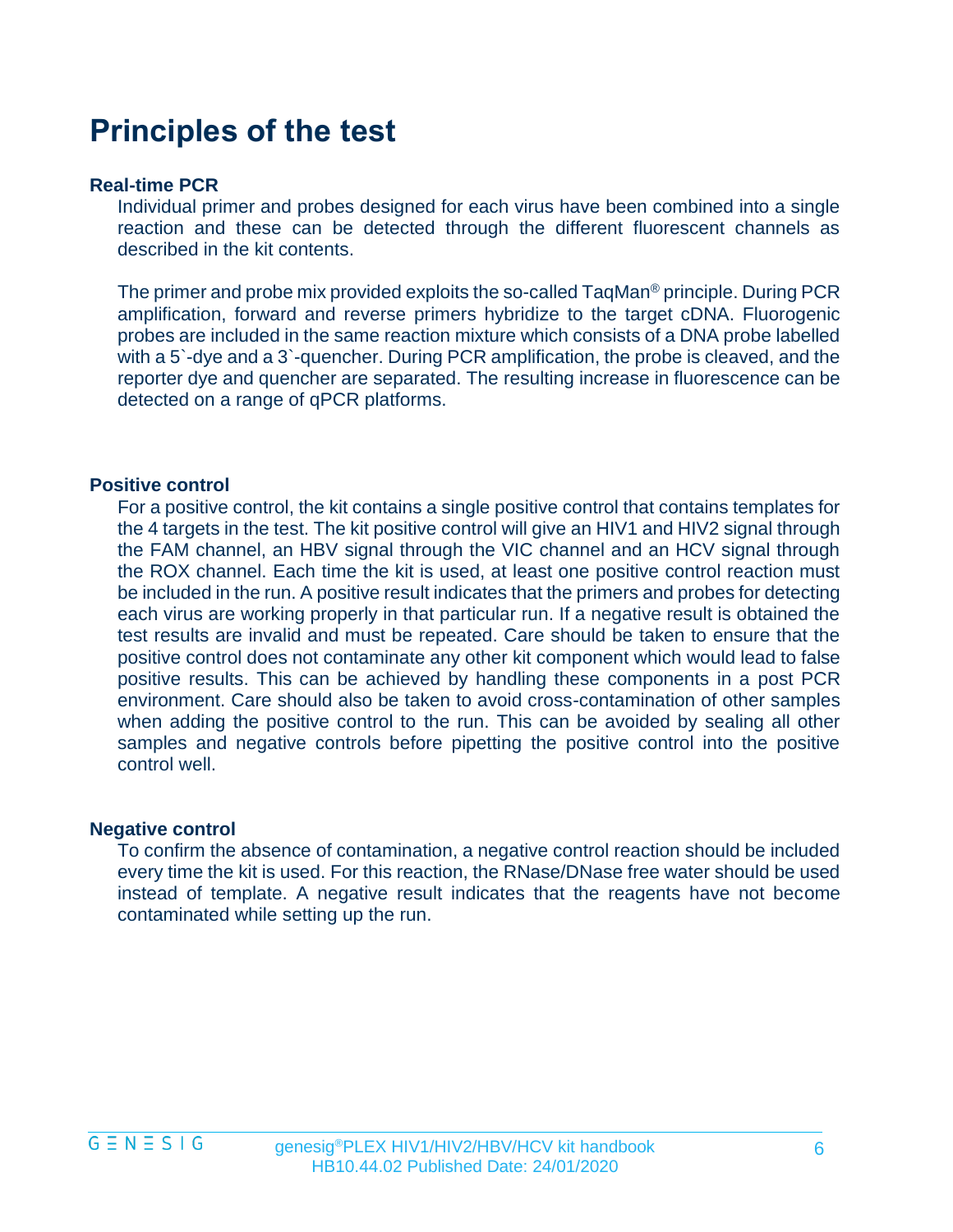#### **Endogenous control**

To confirm extraction of a valid biological template, the single primer/probe mix supplied contains primers and probe designed to detect an endogenous gene. Detection of the endogenous control is through the Cy5 channel. A poor endogenous control signal may indicate that the sample did not contain sufficient biological material.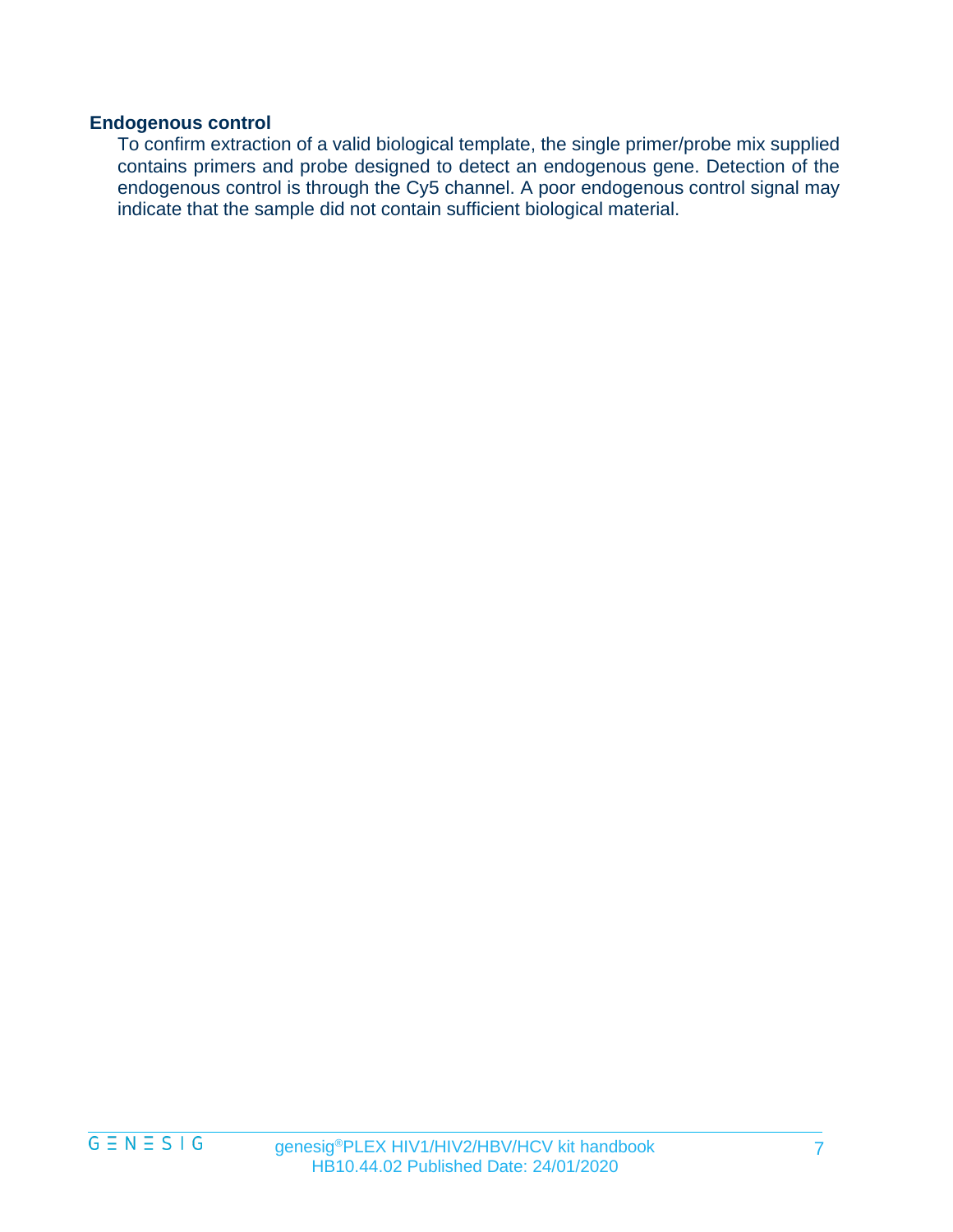# **Resuspension protocol**

To minimise the risk of contamination with foreign DNA, we recommend that all pipetting be performed in a PCR clean environment. Ideally this would be a designated PCR lab or PCR cabinet. Filter tips are recommended for all pipetting steps.

**1. Pulse-spin each tube in a centrifuge before opening.**

This will ensure lyophilised primer and probe mix is in the base of the tube and is not spilt upon opening the tube.

**2. Resuspend the primer/probe mix in the RNase/DNase free water supplied, according to the table below:** 

To ensure complete resuspension, vortex the tube thoroughly.

| Component – resuspend in water              | <b>Nolume</b>    |
|---------------------------------------------|------------------|
| <b>Pre-PCR pack</b>                         |                  |
| Multiplex primer/probe mix ( <b>BROWN</b> ) | 110 <sub>µ</sub> |

**3. Resuspend the positive control template in the template preparation buffer supplied, according to the table below:**

To ensure complete resuspension, vortex the tube thoroughly.

| Component – resuspend in template preparation buffer                          | Volume   |
|-------------------------------------------------------------------------------|----------|
| <b>Post-PCR heat-sealed foil</b>                                              |          |
| Positive control template (RED)*                                              | $500$ µl |
| * This component contains high copy number template and is a VERY significant |          |

**contamination risk. It must be opened and handled in a separate laboratory environment, away from the other components.**

**4. Resuspend the lyophilised oasig OneStep Master Mix in oasig resuspension buffer, according to the table below:**

| Component – resuspend in oasig resuspension buffer | <b>Nolume</b> |
|----------------------------------------------------|---------------|
| Lyophilised oasig OneStep Master Mix (RED)         | $525$ µl      |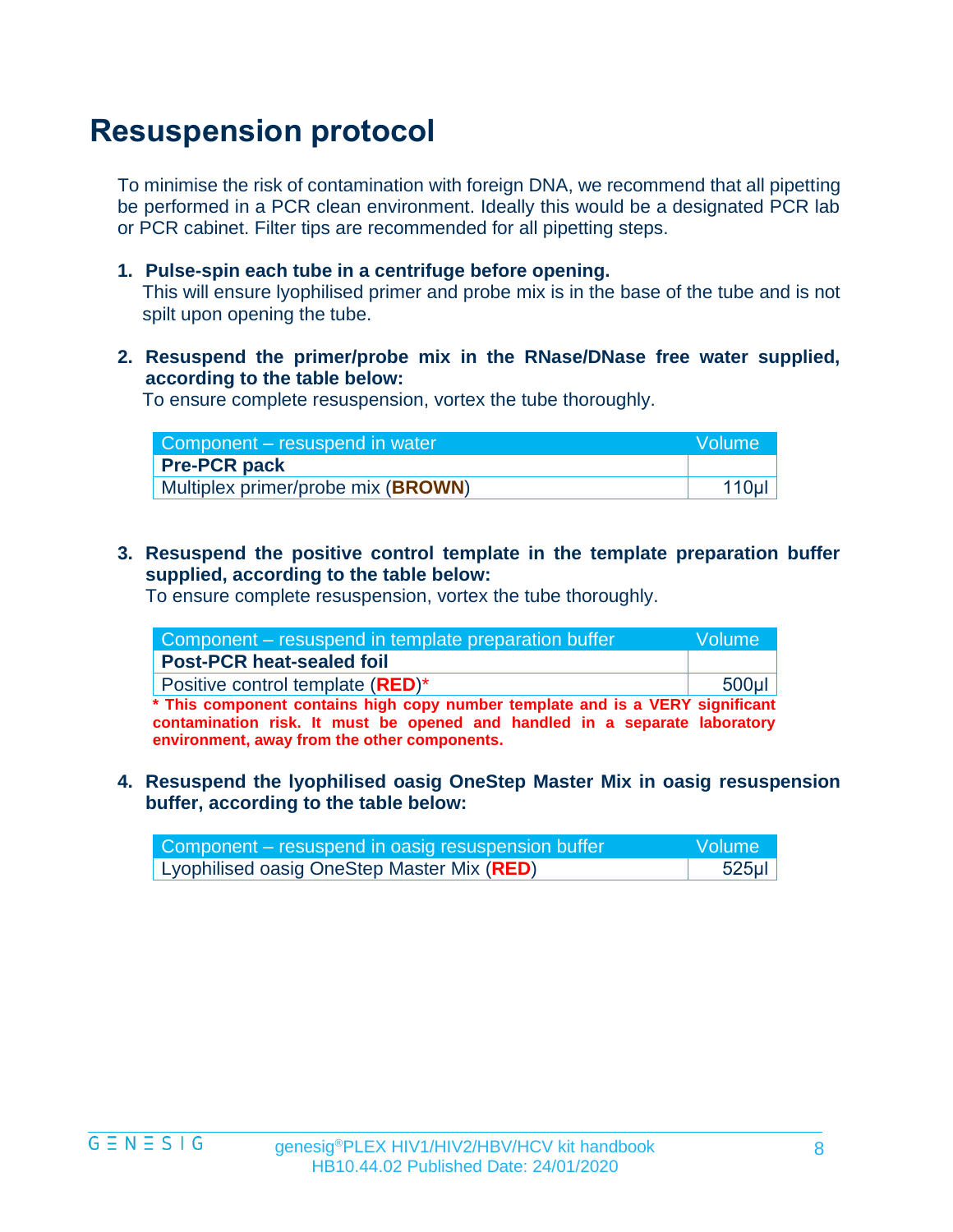### **RNA extraction**

1. Complete the RNA extraction according to the manufacturer's recommended protocols.

### **OneStep RT-qPCR detection protocol**

#### **For optimum performance and sensitivity**

All pipetting steps and experimental plate set up should be performed on ice. After the plate is poured proceed immediately to the OneStep amplification protocol. Prolonged incubation of reaction mixes at room temperature can lead to PCR artifacts that reduce the sensitivity of detection.

**1. For each RNA sample prepare a reaction mix according to the table below:**  Include sufficient reactions for positive and negative controls.

| <b>Component</b>                   | Volume          |
|------------------------------------|-----------------|
| oasig OneStep Master Mix (RED)     | 10 <sub>µ</sub> |
| Multiplex primer/probe mix (BROWN) | $1 \mu$         |
| RNase/DNase free water (WHITE)     | $4 \mu$         |
| <b>Final volume</b>                | 15ul            |

- **2. Pipette 15µl of these mixes into each well according to your qPCR experimental plate set up.**
- **3. Pipette 5µl of RNA sample into each well according to your experimental plate set up.**

For negative control wells use 5µl of RNase/DNase free water. The final volume in each well is 20µl.

**4. Pipette 5µl of positive control template into each well according to your plate set up.** 

The positive control contains templates for HIV1, HIV2, HBV and HCV. The final volume in each well is 20µl.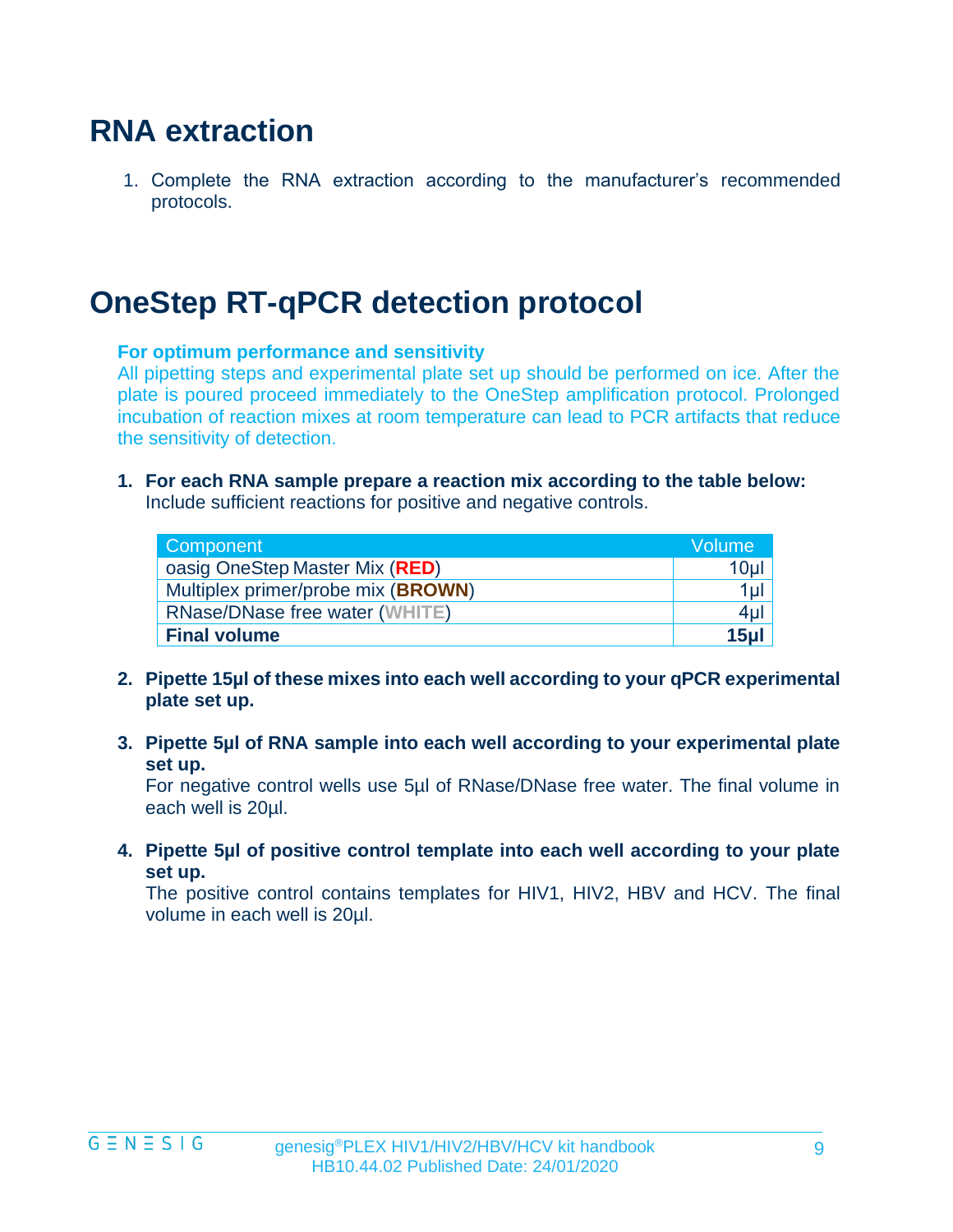# **OneStep RT-qPCR amplification protocol**

Amplification conditions using oasig OneStep Master Mix

|              | <b>Step</b>             | <b>Time</b> | Temp           |
|--------------|-------------------------|-------------|----------------|
|              | Reverse transcription   | 10 mins     | $55^{\circ}$ C |
|              | Enzyme activation       | 2 mins      | $95^{\circ}$ C |
| Cycling x 50 | Denaturation            | 10 secs     | $95^{\circ}$ C |
|              | <b>DATA COLLECTION*</b> | 60 secs     | $60^{\circ}$ C |

\* Fluorogenic data should be collected during this step through the FAM, VIC, ROX and Cy5 channels.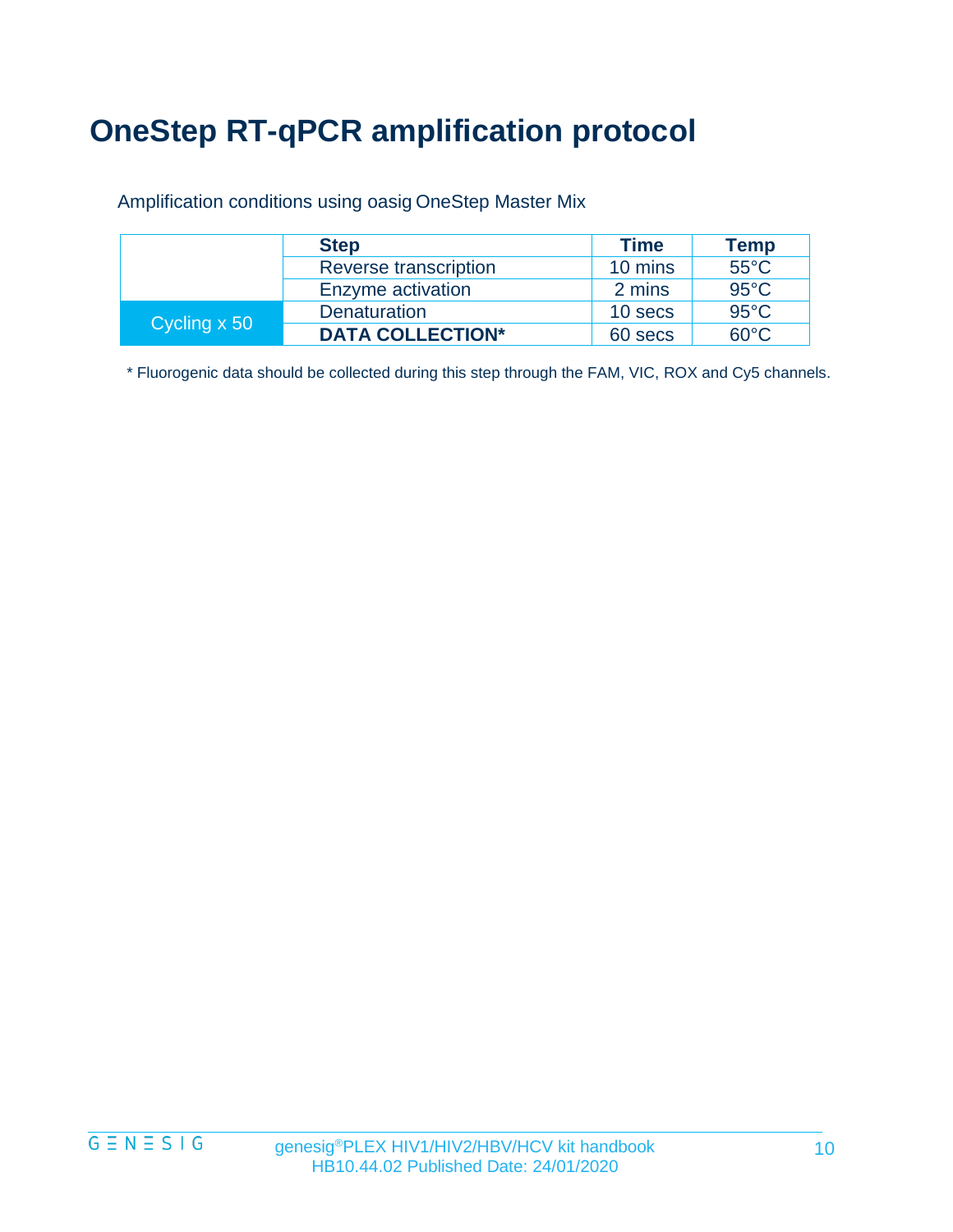### **Interpretation of results**

#### **Positive control**

The positive control well should give an amplification plot through the FAM channel (HIV1/HIV2), the VIC channel (HBV) and the ROX channel (HCV). There is no endogenous control template within the positive control so the Cy5 channel should give no signal (flat amplification plot). The positive control signals indicate that the kit is working correctly to detect each virus.

#### **No template control (NTC)**

The NTC should give a flat line (flat amplification plots) through all channels. Signals in the NTC indicate cross contamination during plate set up.

#### **Endogenous control**

The signal obtained from the endogenous control reaction will vary according to the amount of biological material present in each sample. An early signal indicates the presence of a good yield of biological material. A late signal suggests that little biological material is present in the sample.

#### **Sample data**

Presence of the viruses are detected in the channels indicated in the kit contents section. Positive signals indicate positive tests for those viruses. It may be possible for samples to contain multiple viruses, therefore positive results in the FAM, VIC and ROX channels may be present.